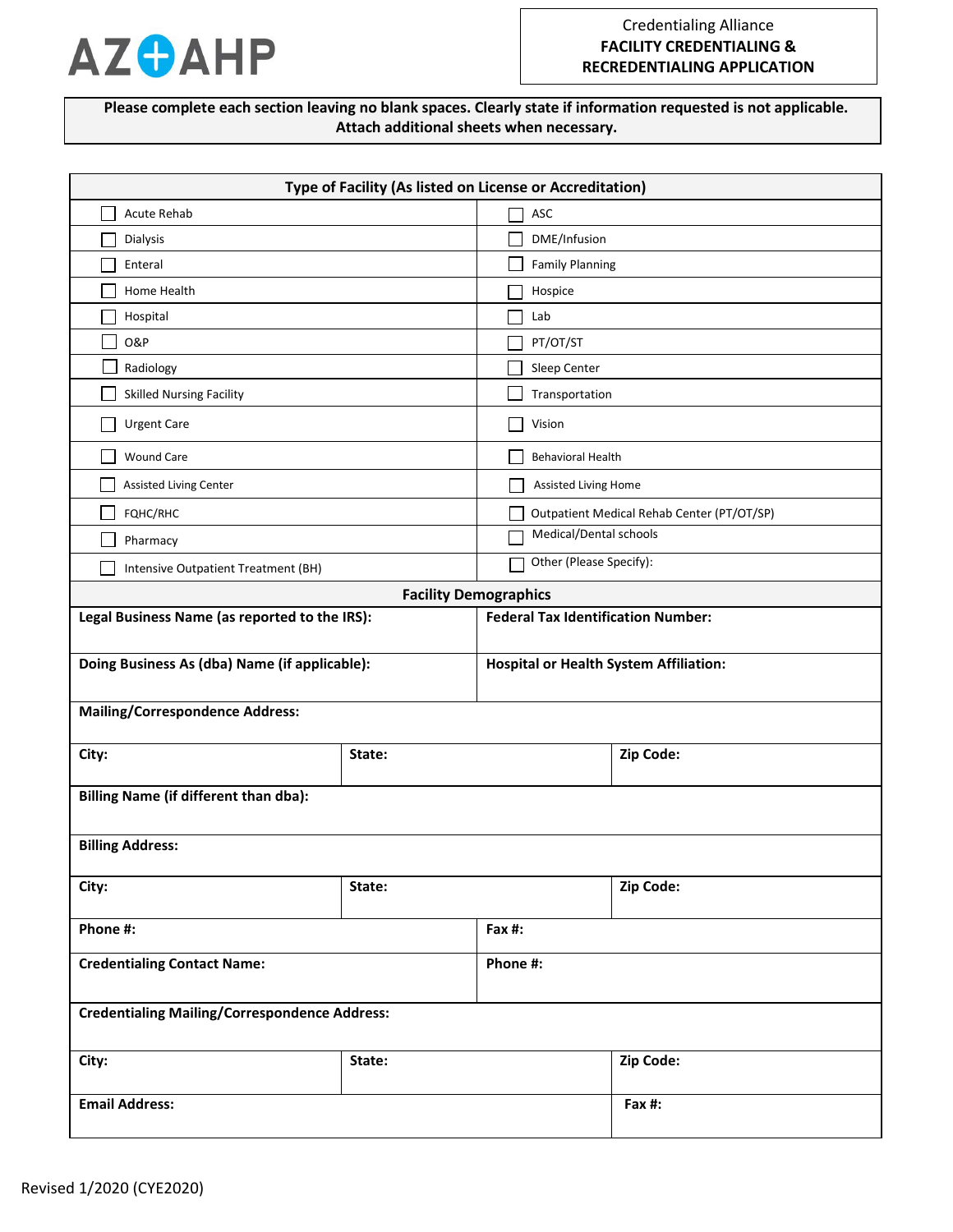

| <b>Primary Location</b>                                                                                                                                                                 |                                                                                                                                                                 |                                                                                                                 |                                                          |  |
|-----------------------------------------------------------------------------------------------------------------------------------------------------------------------------------------|-----------------------------------------------------------------------------------------------------------------------------------------------------------------|-----------------------------------------------------------------------------------------------------------------|----------------------------------------------------------|--|
| <b>Street Address:</b>                                                                                                                                                                  |                                                                                                                                                                 |                                                                                                                 |                                                          |  |
| City:                                                                                                                                                                                   | State:                                                                                                                                                          |                                                                                                                 | Zip Code:                                                |  |
| Phone #:                                                                                                                                                                                |                                                                                                                                                                 | Fax #:                                                                                                          |                                                          |  |
| *Please provide a copy of State License and/or business license                                                                                                                         |                                                                                                                                                                 |                                                                                                                 |                                                          |  |
|                                                                                                                                                                                         |                                                                                                                                                                 | CLIA #:____________________________                                                                             |                                                          |  |
| Expiration Date: Management Control of Table                                                                                                                                            |                                                                                                                                                                 | Expiration Date: Manual Assemblue Contractor Contractor                                                         |                                                          |  |
| <b>NPI#:</b><br>(Application cannot be processed without a valid 10-digit NPI)                                                                                                          |                                                                                                                                                                 |                                                                                                                 |                                                          |  |
| <b>Medicare Certified?</b><br>$\Box$ Yes                                                                                                                                                | $\perp$<br><b>No</b>                                                                                                                                            |                                                                                                                 |                                                          |  |
| *Please provide a copy of most recent (completed within the last 3 years) State Agency Site Review or CMS Certification<br>approval letter<br>Medicare #:______________________________ |                                                                                                                                                                 |                                                                                                                 |                                                          |  |
|                                                                                                                                                                                         | Please indicate if this location has been reviewed by any of the accrediting authorities listed below and provide a<br>copy of most recent accreditation report |                                                                                                                 |                                                          |  |
| American Association for Accreditation of Ambulatory Surgery<br><b>Facilities</b>                                                                                                       |                                                                                                                                                                 | Healthcare Organizations                                                                                        | Det Norske Veritas National Integrated Accreditation for |  |
| American Association for Ambulatory Health Care                                                                                                                                         |                                                                                                                                                                 | <b>Commission on Accreditation of Rehabilitation Facilities</b>                                                 |                                                          |  |
| American College of Radiology                                                                                                                                                           |                                                                                                                                                                 | American Osteopathic Association                                                                                |                                                          |  |
| Healthcare Facilities Accreditation Program                                                                                                                                             |                                                                                                                                                                 | Accreditation Commission for Health Care Inc                                                                    |                                                          |  |
| Commission on Office Laboratory Accreditation                                                                                                                                           |                                                                                                                                                                 | Joint Commission                                                                                                |                                                          |  |
| Community Health Accreditation                                                                                                                                                          |                                                                                                                                                                 | Not Applicable                                                                                                  |                                                          |  |
| <b>Professional Liability:</b>                                                                                                                                                          |                                                                                                                                                                 | <b>Comprehensive Liability:</b>                                                                                 |                                                          |  |
| * Please provide a copy of Current Liability Declaration<br><b>Sheet</b>                                                                                                                |                                                                                                                                                                 | * Please provide a copy of Current Liability Declaration<br><b>Sheet</b>                                        |                                                          |  |
|                                                                                                                                                                                         |                                                                                                                                                                 |                                                                                                                 |                                                          |  |
|                                                                                                                                                                                         |                                                                                                                                                                 |                                                                                                                 |                                                          |  |
|                                                                                                                                                                                         |                                                                                                                                                                 | Expiration Date: Management Contract Contract Contract Contract Contract Contract Contract Contract Contract Co |                                                          |  |
|                                                                                                                                                                                         |                                                                                                                                                                 |                                                                                                                 |                                                          |  |
|                                                                                                                                                                                         |                                                                                                                                                                 |                                                                                                                 | Per Aggregate: \$                                        |  |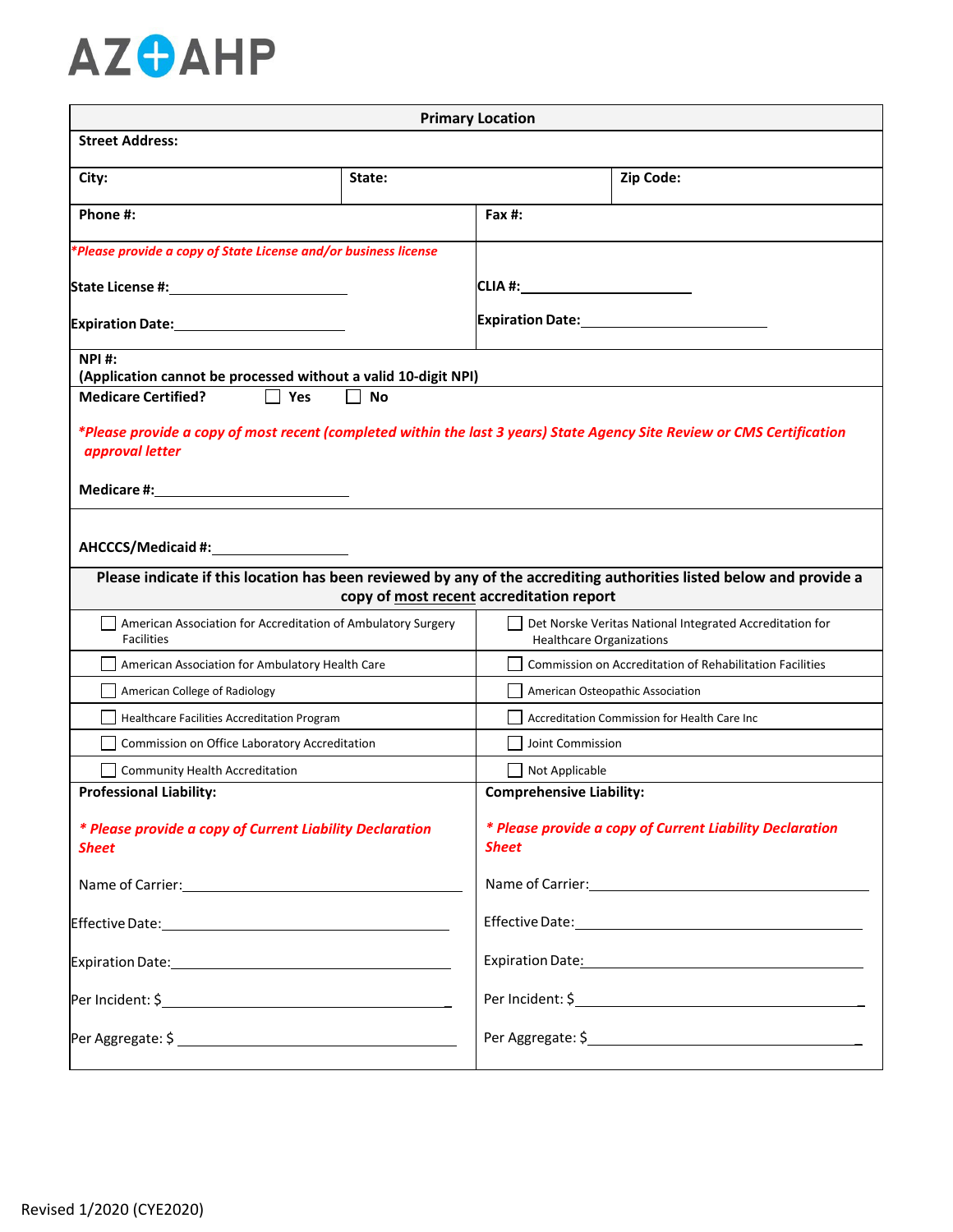| <b>Supplemental Form</b>                                                                         |                                                  |                 |                                                                                                                         |  |
|--------------------------------------------------------------------------------------------------|--------------------------------------------------|-----------------|-------------------------------------------------------------------------------------------------------------------------|--|
| For each additional address copy and complete this Supplemental Form                             |                                                  |                 |                                                                                                                         |  |
|                                                                                                  | Return all copies with the completed application |                 |                                                                                                                         |  |
| <b>Street Address:</b>                                                                           |                                                  |                 |                                                                                                                         |  |
| City:                                                                                            | State:                                           |                 | Zip Code:                                                                                                               |  |
| Phone #:                                                                                         |                                                  | Fax $#$ :       |                                                                                                                         |  |
| *Please provide a copy of State License and/or business license                                  |                                                  |                 |                                                                                                                         |  |
|                                                                                                  |                                                  |                 |                                                                                                                         |  |
| Expiration Date: _________________________                                                       |                                                  |                 |                                                                                                                         |  |
| <b>NPI#:</b><br>(Application cannot be processed without a valid 10-digit NPI)                   |                                                  |                 |                                                                                                                         |  |
| <b>Medicare Certified?</b><br>$\Box$ Yes                                                         | $\square$ No                                     |                 |                                                                                                                         |  |
|                                                                                                  |                                                  |                 | *Please provide a copy of most recent (completed within the last 3 years) State Agency Site Review or CMS Certification |  |
|                                                                                                  |                                                  | approval letter |                                                                                                                         |  |
|                                                                                                  |                                                  |                 |                                                                                                                         |  |
| AHCCCS/Medicaid #: __________________                                                            |                                                  |                 |                                                                                                                         |  |
| <b>Accreditation:</b><br>Does this site have the same accrediting agency as the primary address? |                                                  |                 |                                                                                                                         |  |
| $\Box$ Yes                                                                                       |                                                  |                 |                                                                                                                         |  |
| No - Please specify accrediting agency or NONE: 1996 1997 1998                                   |                                                  |                 |                                                                                                                         |  |
|                                                                                                  |                                                  |                 |                                                                                                                         |  |
|                                                                                                  |                                                  |                 |                                                                                                                         |  |
|                                                                                                  |                                                  |                 |                                                                                                                         |  |
|                                                                                                  |                                                  |                 |                                                                                                                         |  |
|                                                                                                  |                                                  |                 |                                                                                                                         |  |
|                                                                                                  |                                                  |                 |                                                                                                                         |  |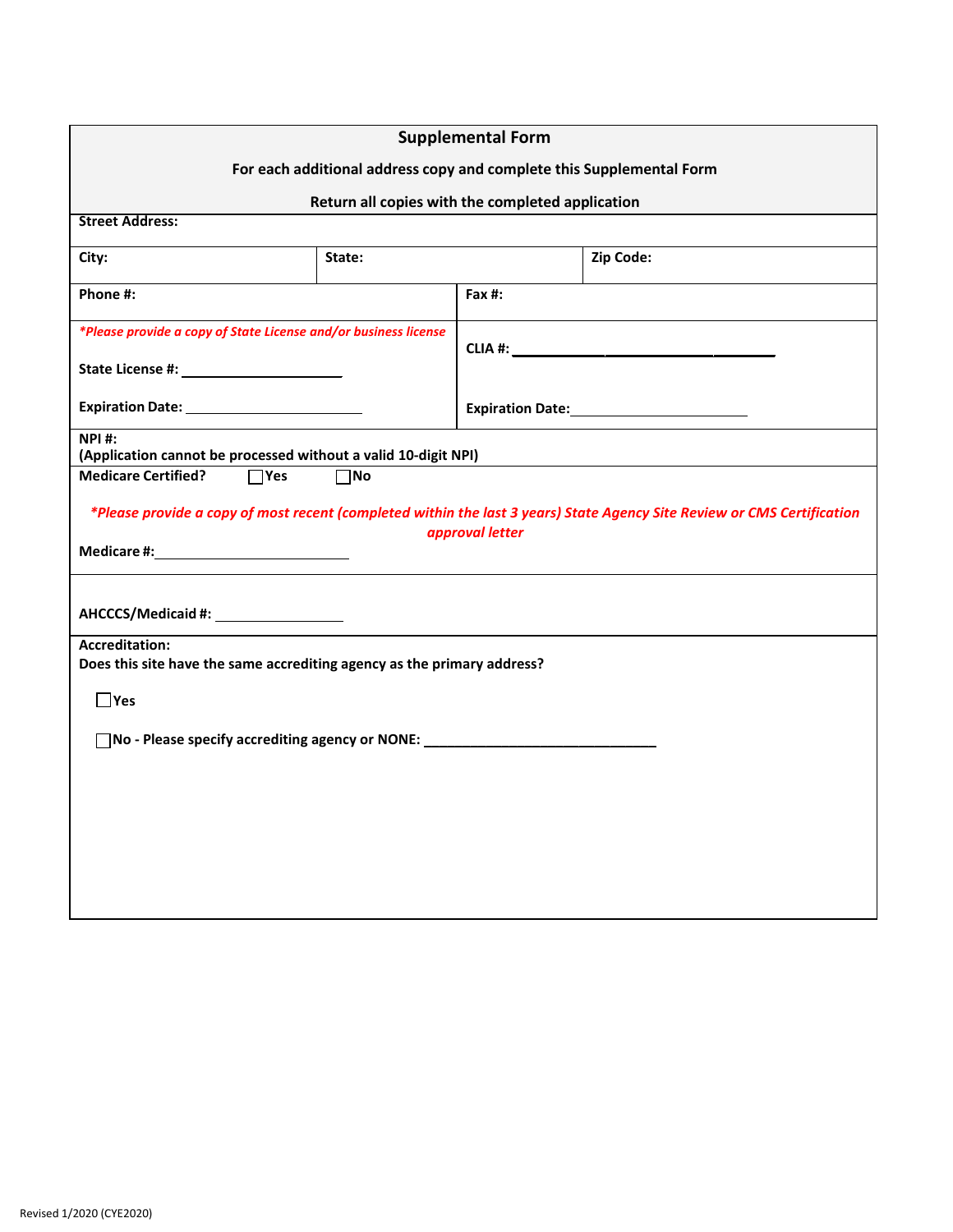## **Disclosure Questions**

| Please answer the following questions by checking the appropriate box. If the answer to any question is yes,<br>please provide a complete description of the facts on a separate attached sheet. |                                                                                                                                                                                                           |                |  |
|--------------------------------------------------------------------------------------------------------------------------------------------------------------------------------------------------|-----------------------------------------------------------------------------------------------------------------------------------------------------------------------------------------------------------|----------------|--|
|                                                                                                                                                                                                  | Has the facility license to do business in any applicable jurisdiction ever been denied,<br>restricted, suspended, reduced or not renewed?                                                                | Yes I I No     |  |
| 2.                                                                                                                                                                                               | Has the facility been denied participation, suspended from or denied renewal from<br>Medicare or Medicaid?                                                                                                | Yes No         |  |
| 3.                                                                                                                                                                                               | Has the facility ever had its professional liability coverage cancelled or not renewed?                                                                                                                   | Yes     No     |  |
| 4.                                                                                                                                                                                               | Has the facility been denied accreditation by its selected accrediting body (e.g. TJC), or<br>had its accreditation status reduced, suspended, revoked, or in any way revised by<br>the accrediting body? | l INO<br>Yes l |  |

## **Facility Attestation/Consent & Release Form**

Any alteration or failure to sign and date this form will result in the delay of processing this application. By signing below, I attest that I am the duly authorized representative of the Facility, that all information on the Application pertains to the above-named Facility, and that such information is current, complete and correct.

## **Your signature is required to complete this application.**

| Date: |  |
|-------|--|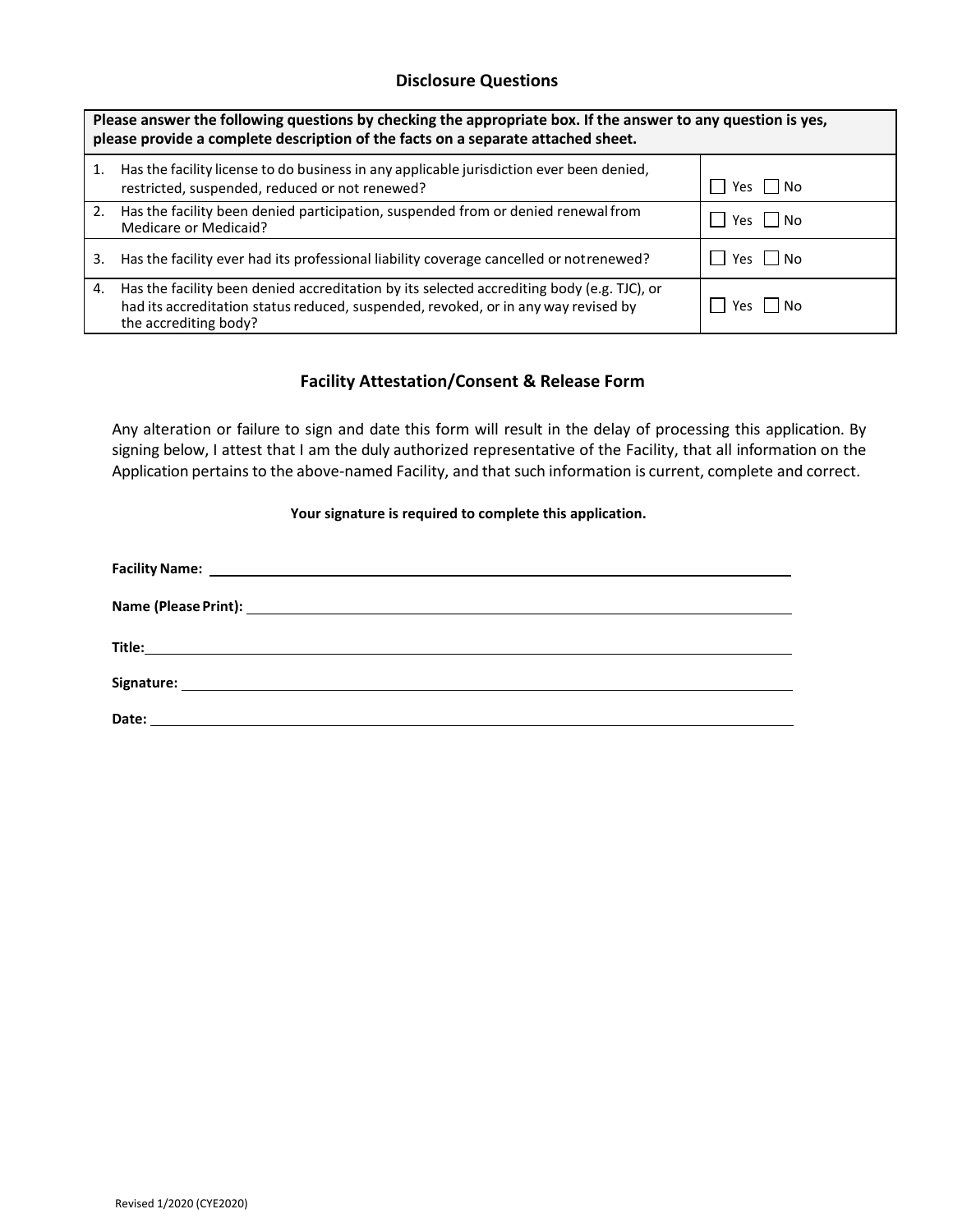Facility Credentialing and Recredentialing Application Instructions

Please include with your completed/signed application the following items for each location:

- □ Copy of current State License and/or business license (if applicable)
- □ Copy of Medicare Certification letter (if applicable)
- $\Box$  Copy of Certifications and/or Accreditation Certificates (e.g. TJC, CHAP, etc)
- $\Box$  Copy of your CLIA Certificate (if applicable)
- □ Copy of Declaration Sheet and/or Certificate of Insurance for BOTH Current *Professional* Malpractice and Comprehensive *General* Liability Insurance Policies

If you have any questions, please contact our Provider Network/Operations

Please fax completed application with all required documents to our Provider Network/Operations or as directed, to our credentialing vendor, Aperture to 866-293-0421.

## **Please Note:**

**Initial Credentialing** – Failure to legibly complete all sections of this Application and submit current copies of all required documentation will result in processing delays.

**Recredentialing** – Submission of recredentialing information is a contractual obligation. Failure to complete all sections of this Application and submit current copies of all required documentation in a timely manner will be considered a request to terminate the facility's participation in our network.